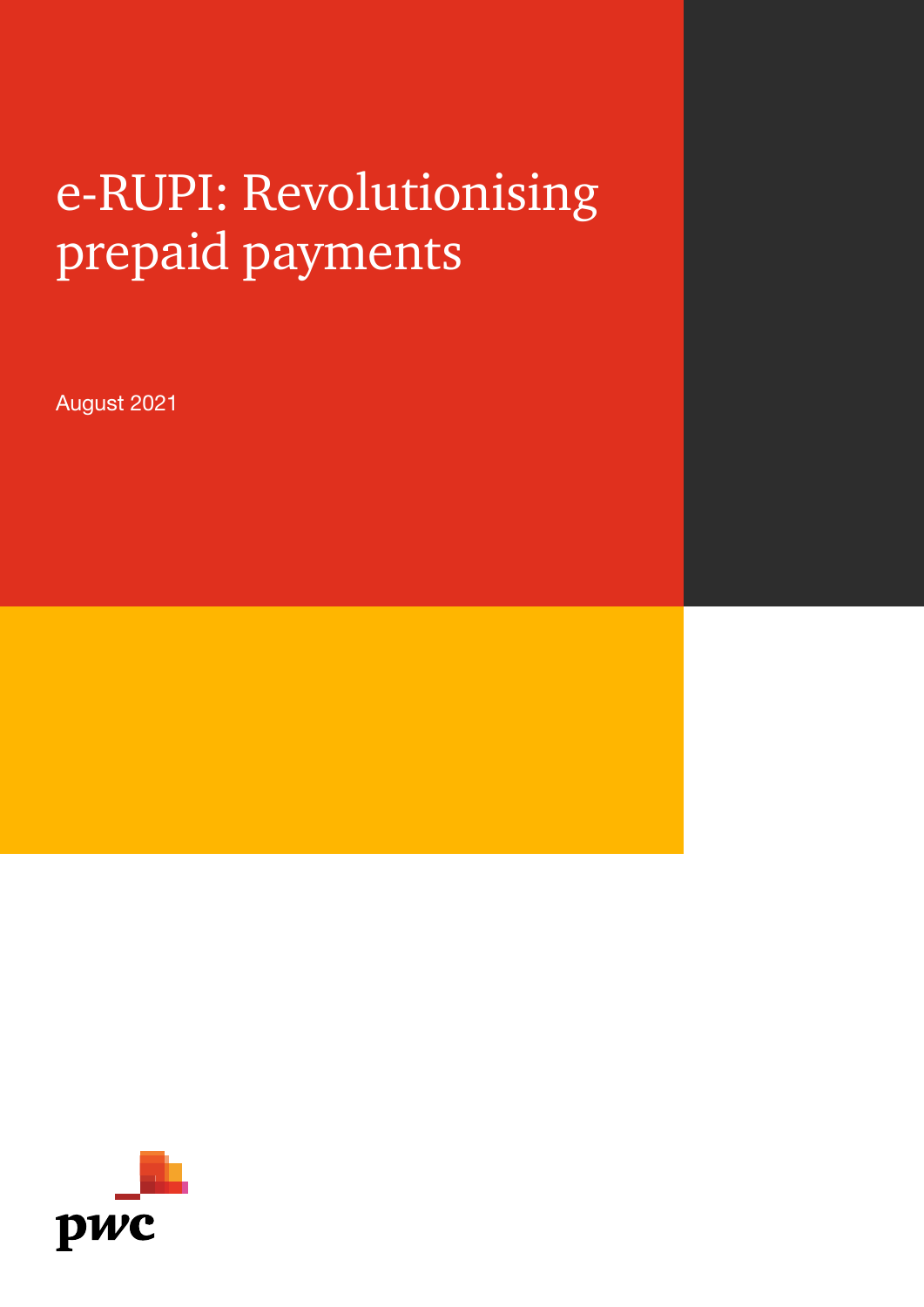#### **e-RUPI in a nutshell**



#### QR/SMS string based prepaid e-voucher

Person- and purpose-specific digital payment solution

No cash out or transfers allowed, redeemed only at designated merchants

Sponsored by Government/ corporates/businesses

#### Rides on the UPI technology platform

Launched for COVID-19 vaccination benefits and potential roll-out of assistance under women and child development welfare schemes, TB eradication programmes, drugsvv and diagnostics under schemes like Ayushman Bharat Pradhan Mantri Jan Arogya Yojana, fertiliser subsidies, etc.

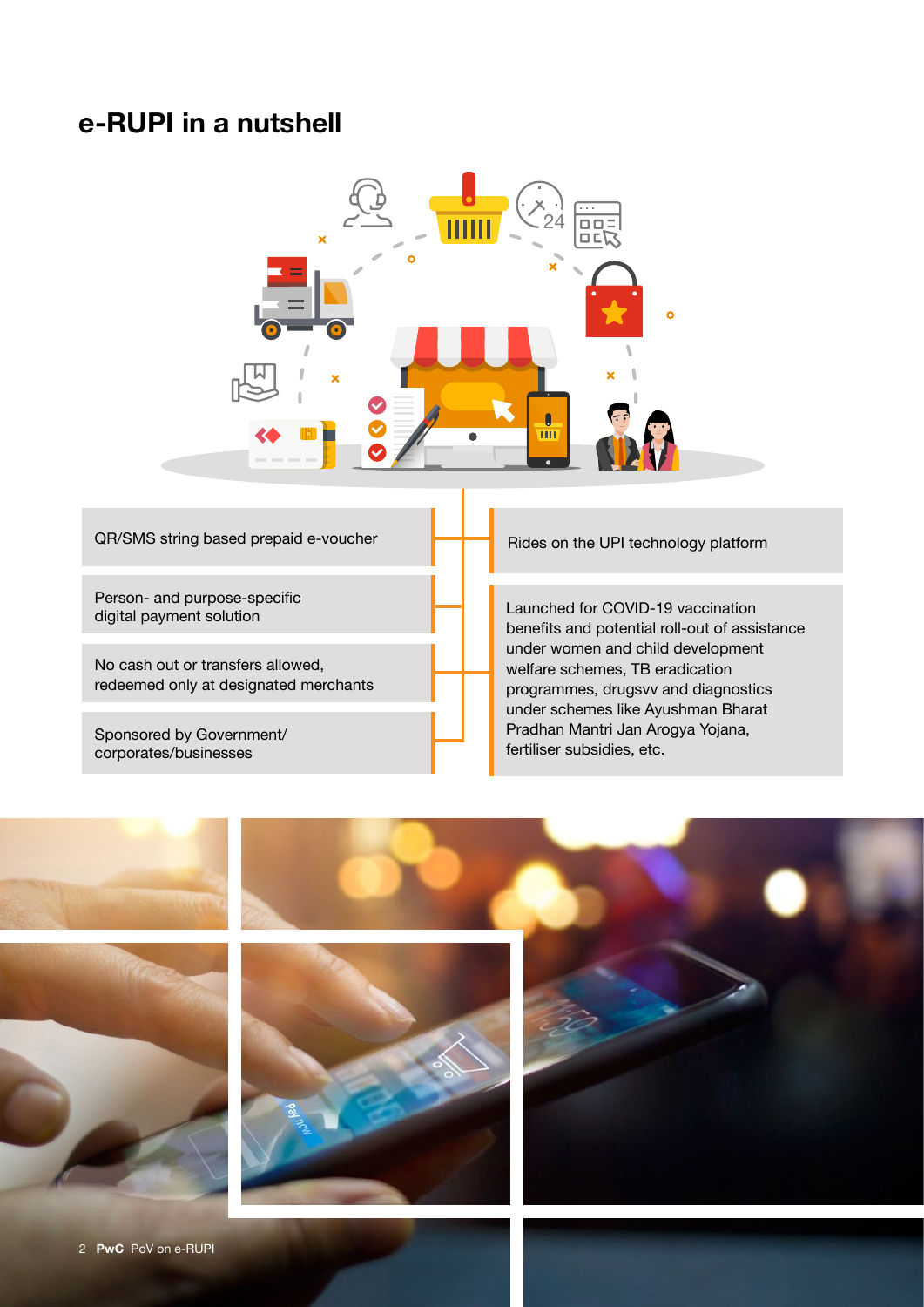## **Potential use-case comparison for e-RUPI**

The following parameters can be used for analysing the effectiveness of a use case:

Market size  $-$  indicated by the size of the bubble

**Use-case comparison**

- Level of fragmentation indicated on the fragmentation axis (bottom to top)
- Extent of digitisation indicated by the digital quotient (left to right)

# Corporate gifting  $\Box$  Loyalty programmes Ration and PDS Education subsidies Vaccination/ healthcare Fragmentation Fragmentation **Utilty** subsidies **Agriculture** subsidies Health insurance Digital quotient Source: PwC analysis

Prime Minister Narendra Modi launched e-RUPI – a person- and purpose-specific digital payment solution – on 2 August 2021. It is a prepaid instrument developed on the National Payments Corporation of India's (NPCI) Unified Payments Interface (UPI) platform which facilitates the delivery of a QR or SMS string based e-voucher to beneficiaries. The voucher can be redeemed using both smartphones and feature phones. It is available only for one-time usage and does not require any plastic card, internet banking or mobile applications.

e-RUPI vouchers are currently being rolled out for extending COVID-19 vaccination benefits to citizens. The Government also plans to use the vouchers for women and child development welfare schemes, TB eradication programmes, drugs and diagnostics schemes under the Ayushman Bharat Pradhan Mantri Jan Arogya Yojana, fertiliser subsidies etc., in a phased manner. The voucher can also be used by private organisations to provide benefits to their employees and undertake corporate social responsibility (CSR) activities. It is a non-transferrable payment instrument and can only be redeemed at defined merchant category outlets in the form of person-to-merchant (P2M) transactions. It cannot be cashed out or used for person-to-person (P2P) transactions.

The key value proposition for e-RUPI lies in its ability to run on the existing UPI framework, thereby eliminating the need to onboard merchants for a specific use case. It is a completely digital payment solution that can be accessed through mobile phones, which distinguishes it from plastic cards.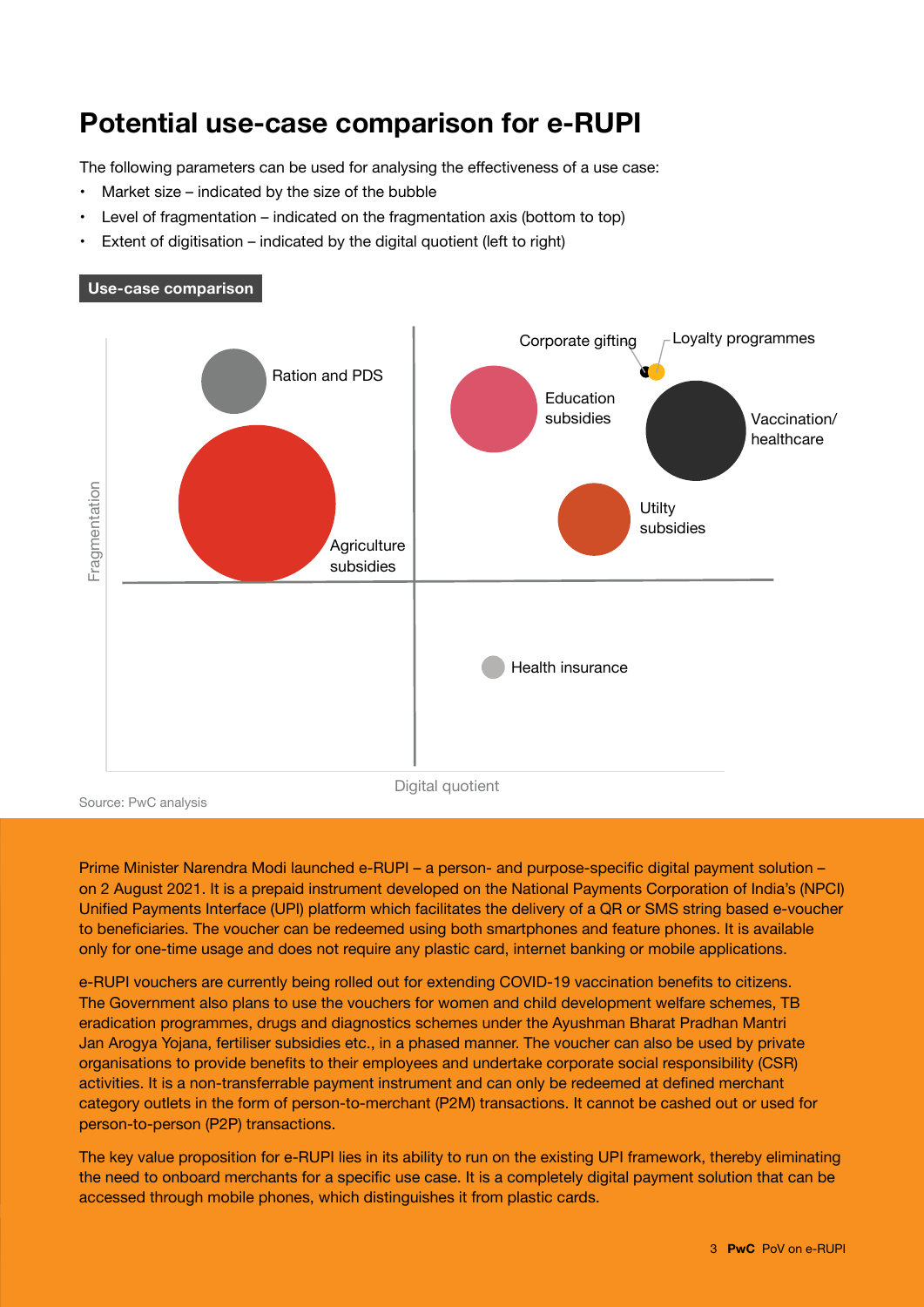## **The e-RUPI ecosystem**

The success of e-RUPI will depend on the adoption of the offering by the following ecosystem participants:





**Sponsors:** Government/ **If All issuing entity:** An entity which is authorised by the corporates/businesses that are  $\|\vec{F}:\|\|\vec{F}=\|\vec{F}\|$  Reserve Bank of India (RBI) to issue prepaid payment extending certain benefits to  $\Box \cdots \Box$  instruments (PPIs) and is live on the UPI platform can citizens/employees/users under issue an e-RUPI voucher. The sponsor must have a defined schemes. current account and provide the funding amount for issuing the e-RUPI vouchers.





**End customer:** The end customer **Acquiring entity:** An acquiring entity acquires the is provided with an e-RUPI  $\Vert \Pi \Vert$  merchant and settles the funds received from the voucher for availing services at mandate QR/string transaction. Such an entity is also designated outlets, hospitals, etc. on board with the NPCI on the UPI platform.



**Merchant:** The merchant scans/ reads the mandate QR/string and sends information to the acquiring entity for validating and facilitating transactions with UPI (NPCI) and the issuing entity for redemption.

## **e-RUPI use cases**

While COVID-19 vaccination is a use case which has been prioritised for the launch of e-RUPI, the following use cases can be targeted to increase its adoption.

- While ration, Public Distribution System (PDS) and agriculture subsidies offer a large market for e-RUPI, the extent of digitisation of provider ecosystems like Government departments, value chain players and customers will also play a significant role in the adoption of this offering.
- The low fragmentation of health insurance, and digitisation initiatives under the Ayushman Bharat scheme offer a great use case for large-scale implementation of e-RUPI.
- Education, utilities and vaccination use cases can be successful if the stakeholder ecosystem can be effectively leveraged to overcome the extent of fragmentation.
- Corporate and loyalty use cases, though small in size, have digitised infrastructure which can serve as quick wins for the early adoption of e-RUPI.

While e-RUPI currently focuses on sponsors (Government/corporates) who have a current account with issuing entities, there is an additional opportunity to extend the services to retail customers in the future through banking channels and service additional use cases as mentioned below:

- Gift vouchers are popular prepaid instruments and can be leveraged on this platform, thus removing dependencies on the issuance and carrying of physical cards.
- Fuel top-up vouchers are daily requirements for fleet segments and also offered by corporates to their employees, and e-RUPI vouchers can be used for the same.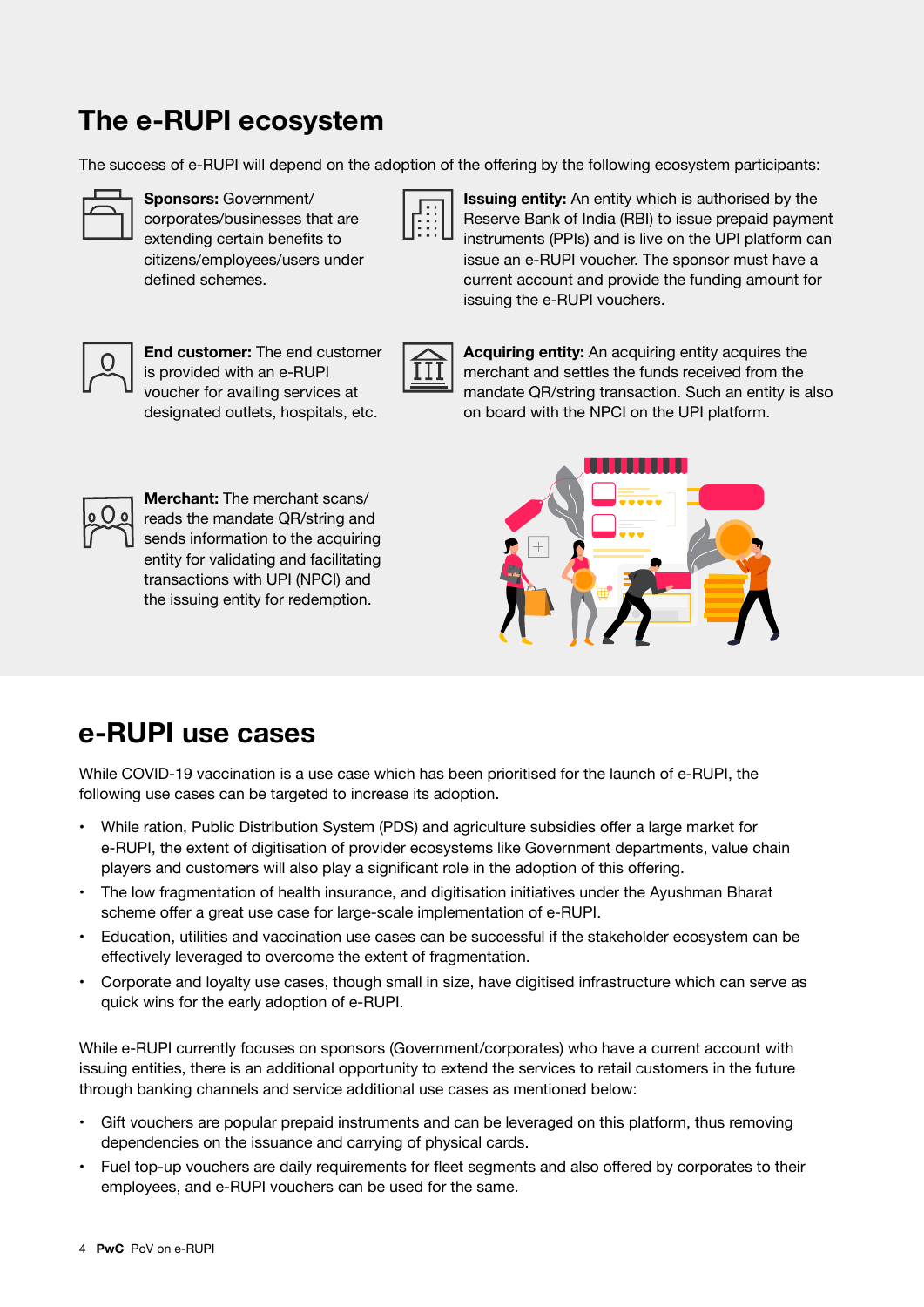## **Potential business and technical challenges**

While the purpose of the e-RUPI platform is to strengthen prepaid payment solutions, there are a few potential challenges which should be considered during the implementation.

- There is no option for multiple redemptions by the end customer and the voucher is exhausted in a single transaction.
- Customer education is critical since authentication is done by the acquiring entity, whom the customer is not registered with, and can be misused for fraudulent exercises.
- The issuing entity needs to maintain an effective back-end system that maps the voucher details correctly with the end customer and perform deduplication checks before authenticating the transaction.
- The acquiring entity needs to enable alternative modes of customer authentication and correctly translate financial transactions upon receiving end-customer details.

#### **Critical success factors**

A plethora of prepaid payment options already exists and e-RUPI will need to create a large-scale operationalisation plan to gain an edge over them. The most critical elements of the operationalisation plan would include stakeholder activation across issuing and acquiring institutions like banks, prepaid players, third-party application providers (TPAPs), merchants and corporates. The ability to leverage the existing UPI infrastructure with minimal incremental changes and higher success rates would be critical to ensuring that the large UPI participants adopt e-RUPI.



#### **Conclusion**

e-RUPI aims to address the gaps in current prepaid instruments by becoming the foremost digital and mobile-based solution for the banked and unbanked population across the country. The features of the product offering give it an edge over existing prepaid solutions. However, selecting the right use cases and quick wins will set the stage for large-scale adoption in the future.